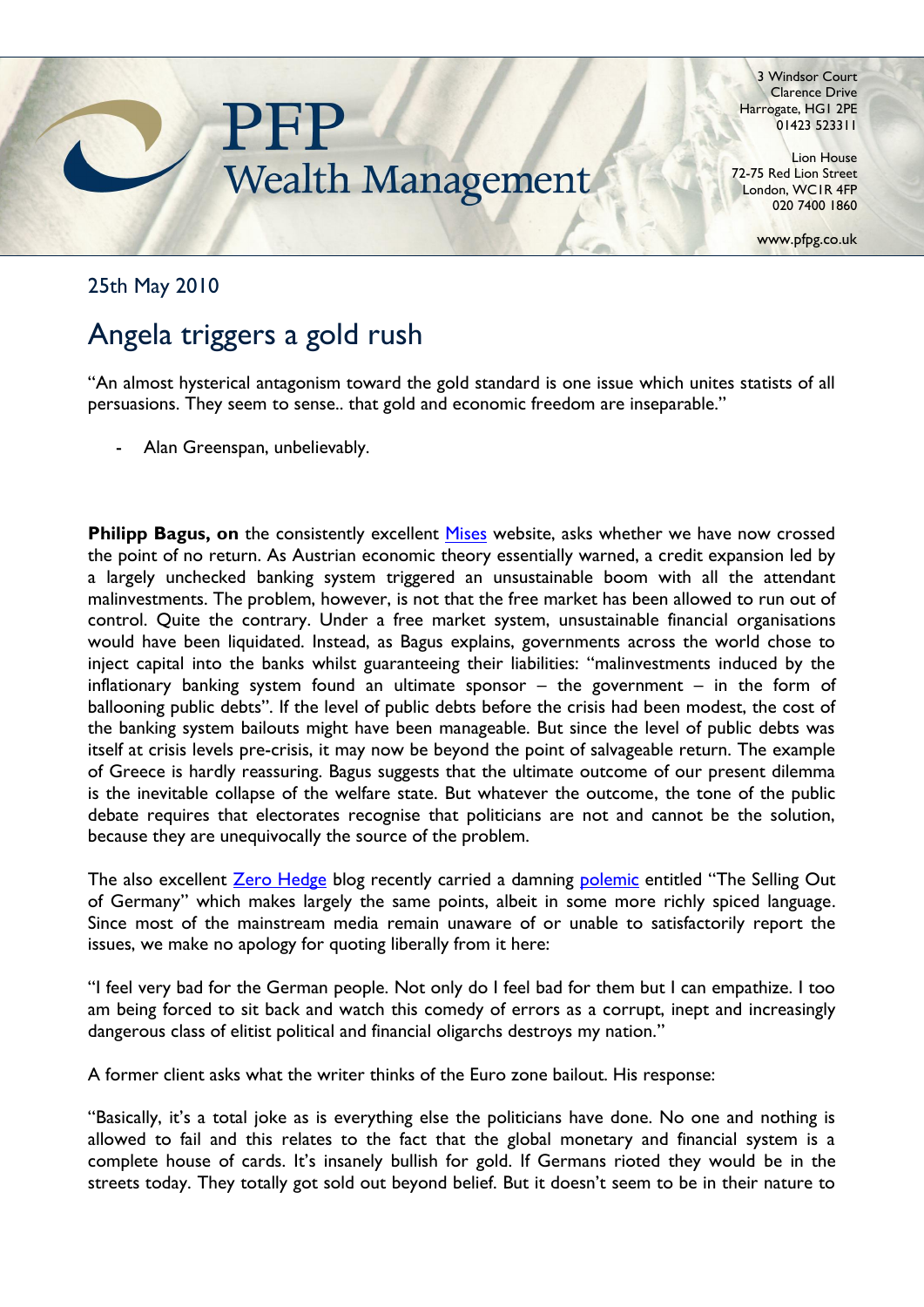riot so rather I think they will dump their Euros and buy gold. That's how Germans riot. With every passing day and every new bailout of the global banks (which is all this is, all TARP [the notorious US Troubled Asset Relief Program] was, and all everything has been) more and more people awaken to the fact it's all a total scam. This will just accelerate the process of dumping the paper currencies we use today in favour of hard assets as this system is obviously coming down. A lot of people keep asking, is this the same as post-Bear Stearns ? I mean here is the biggest difference in my mind. Back then people believed in the system, the market and what we have going generally. Not now. Not any more. Thousands more people every day figure out it's rigged and it's a Ponzi scheme."

After a one day fall in the price of gold following the Euro zone bailout announcement, it then rose to a new high in dollar terms.

"The Germans remember history and they do not disappoint. Muenze Oesterreich AG, the Austrian mint that makes the best-selling gold coin in Europe and Japan reported that buyers had purchased 243,500 ounces of gold since April 26, compared with 205,300 ounces in the entire first quarter.. what has happened in Germany in the last week (the elections in North Rhine – Westphalia and the rush to convert coloured pieces of paper to gold) is the financial equivalent of the shots at Lexington and Concord in 1775. I give the German people a lot of credit for what they have done as this is not just a battle inside America. This battle is global and the German people just launched an impressive counter-attack on the control freak bureaucrats.

The writer then cites a quote from the German Chancellor, Angela Merkel:

"In some ways it's a battle of the politicians against the markets. That's how I do see it. But I'm determined to win this battle."

"What an incredibly sad woman she is. Now of course she believes every word of this as do her fellow political-class colleagues; however, to anyone that has worked and succeeded in the real world the statement sounds as if it is from an indignant infant.. In a seemingly simple statement, Angela Merkel said what every control freak bureaucrat that wants to run your life the world over thinks. They ARE the market. They decide who fails and when. They decide who is to succeed. This is prevalent across the entire developed world right now. They decided to bring down Germany and its currency because they want to save face and because the banks basically are forcing them to save them again (as if this will ever end).

"The larger point which I have mentioned repeatedly in these emails is that the market always wins. The scary thing is that when the market does win within the context of a political class with excess power the political class turns on its people and attacks them, shuts down the market and then there is the potential for serious tyranny. Every country in the OECD faces this now and we must be prepared financially and emotionally so that we do not allow the political class with their corporate oligarch allies to turn what's left of the middle class (and a lot of what now can be considered the upper class) into a bunch of serfs in this nightmarish neo-feudalism we seem to be progressing toward. The more gold, silver and platinum in the hands of the people when the house of cards comes down the better. This way not everyone will be destitute and we can start over on our own without having more insane ideas shoved down our throats by our "kings and queens".

You may question the tone of the polemic but the underlying thrust is difficult to challenge. When faced with the market's verdict on years of fiscal irresponsibility – namely the dumping of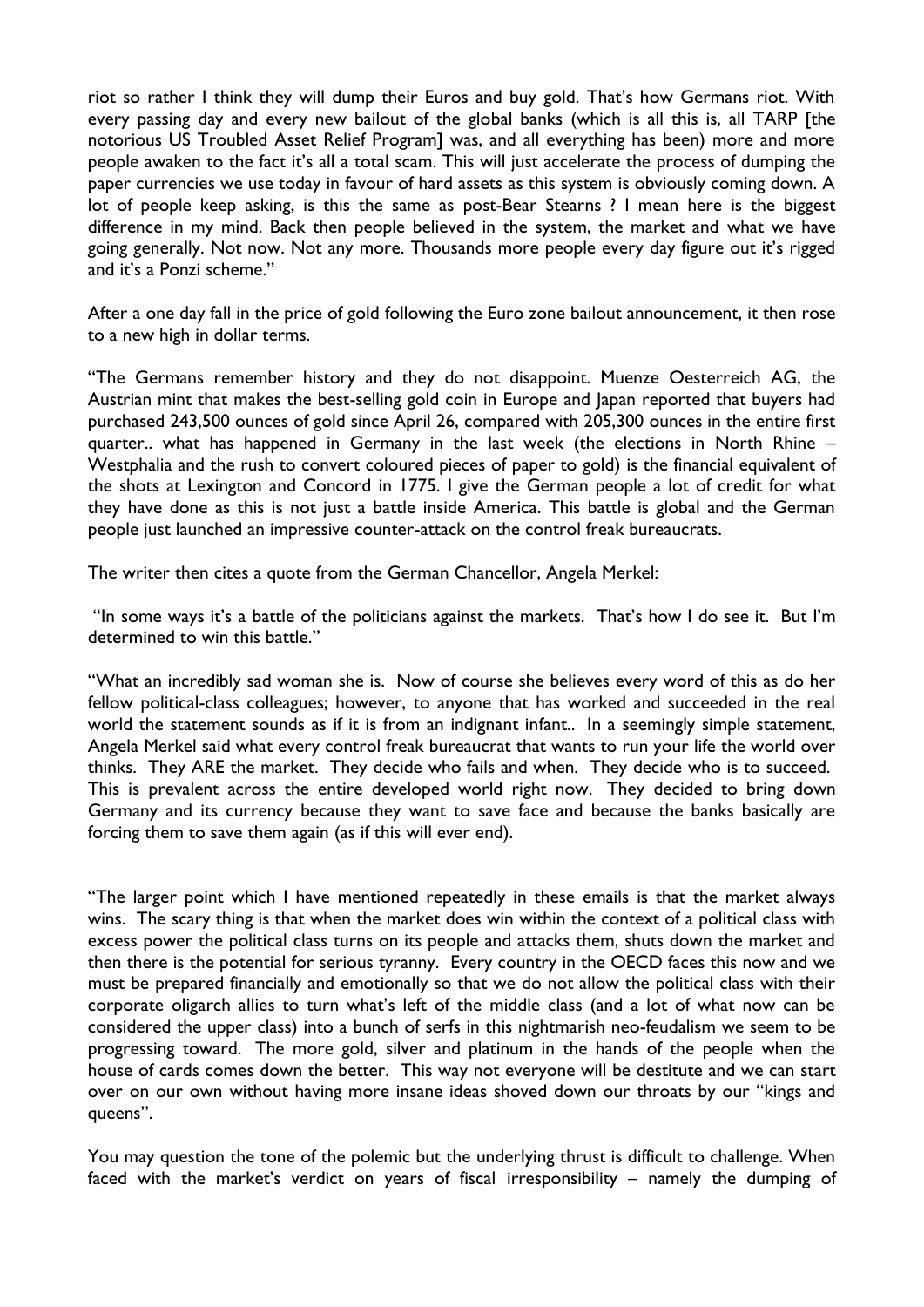government bonds and financial shares – the German political response is to unilaterally impose a ban on that selling. So much for European integration.



**Caught short, Hans ? "I was only obeying market orders"..**

**..as Chancellor Merkel announces her latest policy initiative**



Source: © AFP/Getty Imag

So yes, it increasingly feels like we are approaching the endgame. Political credibility, like fiscal credibility, is close to an all-time low. The answer in large part – in the UK, in Europe, and in North America – is to shrink the state. Since that is anathema to most of the political classes, particularly those of a socialist bent who are largely responsible for the current global fiscal crisis, we can be assured that we will not get there without a fight. But as we wait for that battle to be joined, gold represents the finest ammunition.